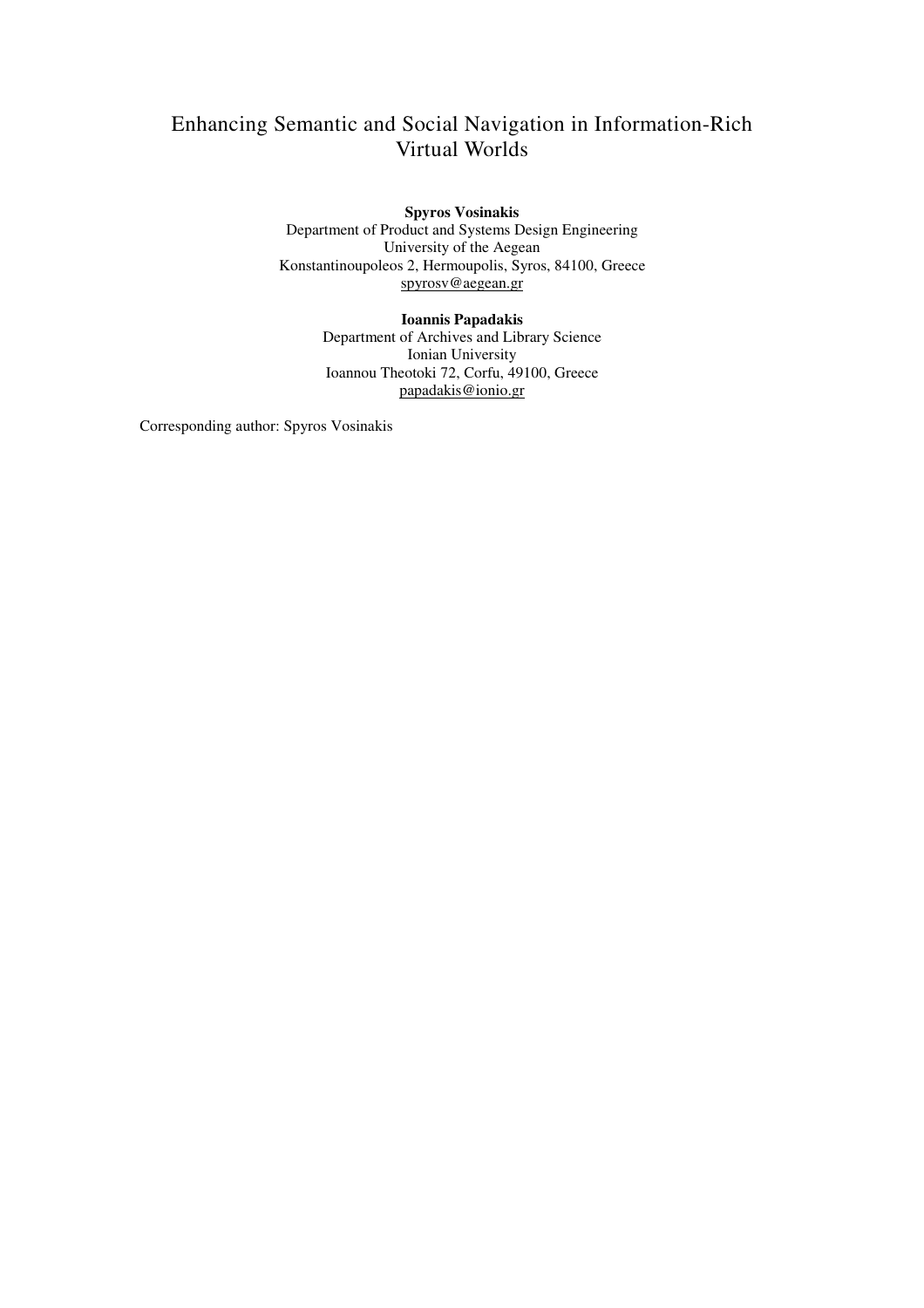# Enhancing Semantic and Social Navigation in Information-Rich Virtual Worlds

## **Abstract**

Virtual Worlds are a popular medium for communication and collaboration in 3D and they are being utilized as shared information spaces in various application areas, such as education, culture and entertainment. Being presented as 3D visualization spaces they adopt a spatial model of navigation, in which information artifacts have a certain position in space and users can access them through their avatar. However, compared to traditional hypermedia and web-based information systems, Virtual Worlds offer little support for discovering semantically related artifacts and for following the preferences and actions of other users. Furthermore, there is a lack of interoperability with other information systems that would enhance the world's objects with semantically related content. In this paper we present a framework for extending virtual worlds with interactions and visualizations that support improved semantic and social browsing in the 3D environment, and propose an integrated architecture for their interface with external information sources through the employment of Linked Data. Following the proposed framework, we have implemented a prototype environment that presents a gallery of famous paintings and we have performed a user evaluation in order to assess its usability, focusing especially on its novel features for semantic and social browsing.

**Keywords:** Virtual Worlds, linked data, social navigation, semantic navigation, information spaces

## **1. Introduction**

Virtual Worlds (VWs) are 3D simulation spaces presenting realistic or imaginary environments, in which users are co-present as animated characters (avatars) and interact with each other and with the world's contents (Bartle, 2003). An important characteristic of these environments is the sense of presence that they generate to their users, i.e. the feeling that they are part of the artificial environment they are interacting with (Zahorik and Jenison, 1998; Witmer and Singer, 1998), as well as the relevant sense of co-presence, i.e. the awareness of other users collocated in the 3D space (Slater et al, 2000). There has been a noticeable rise in popularity of VWs as a medium for communication, collaboration and entertainment in the last few years (e.g. the world of Second Life has over 20 million registered users<sup>1</sup>). This is not difficult to explain, as VWs have some unique affordances to offer. The freedom given to users to express themselves, to experiment, to configure their representation and to develop a kind of social life in the artificial environment have shown to be highly engaging (Herman, Coombe, and Lewis, 2006).

A prospective application area of VWs beyond being a place for user communication and social interaction is to serve as an information space, i.e. to contain artifacts that convey related information, either explicitly or on demand, about specific subjects. Typical examples of such environments include virtual museums and exhibitions (Lepouras et al, 2005), digital libraries (Cubaud and Topol, 2001), information visualization environments (Andrews, 1995) and educational places (Prasolova-Forland et al, 2006). A common characteristic of such cases is the existence of a large collection of artifacts placed in the environment that have some 3D representation and are possibly associated with additional information presented in various forms (e.g. text, video, animation) within or outside the virtual space. Following the terminology of Bowman et al (2003), we call these environments information-rich Virtual Worlds. Typically, visitors of these worlds are aiming to explore the information associated with its contents, to search for specific objects or content that match their needs, and to meet with users with similar interests. Being places that allow for synchronous communication and collaboration, information-rich Virtual Worlds may be used for the emergence and support of virtual communities of interest.

Virtual Worlds inherently adopt a spatial model of navigation, as they employ metaphors that mimic (or sometimes enhance) traveling in physical space. However, in the case of information-rich Virtual Worlds, spatial navigation alone is not enough; users may wish to follow semantic links and social trails during their search for information. Dourish and Chalmers (1994) have defined three modes of navigation in information spaces: spatial, semantic and social. Spatial navigation is based on the arrangement of information elements (or, artifacts) in their presentation space, semantic navigation is

 1 User Metrics for Second Life: http://secondlife.com/xmlhttp/secondlife.php, [accessed: 4/1/2011]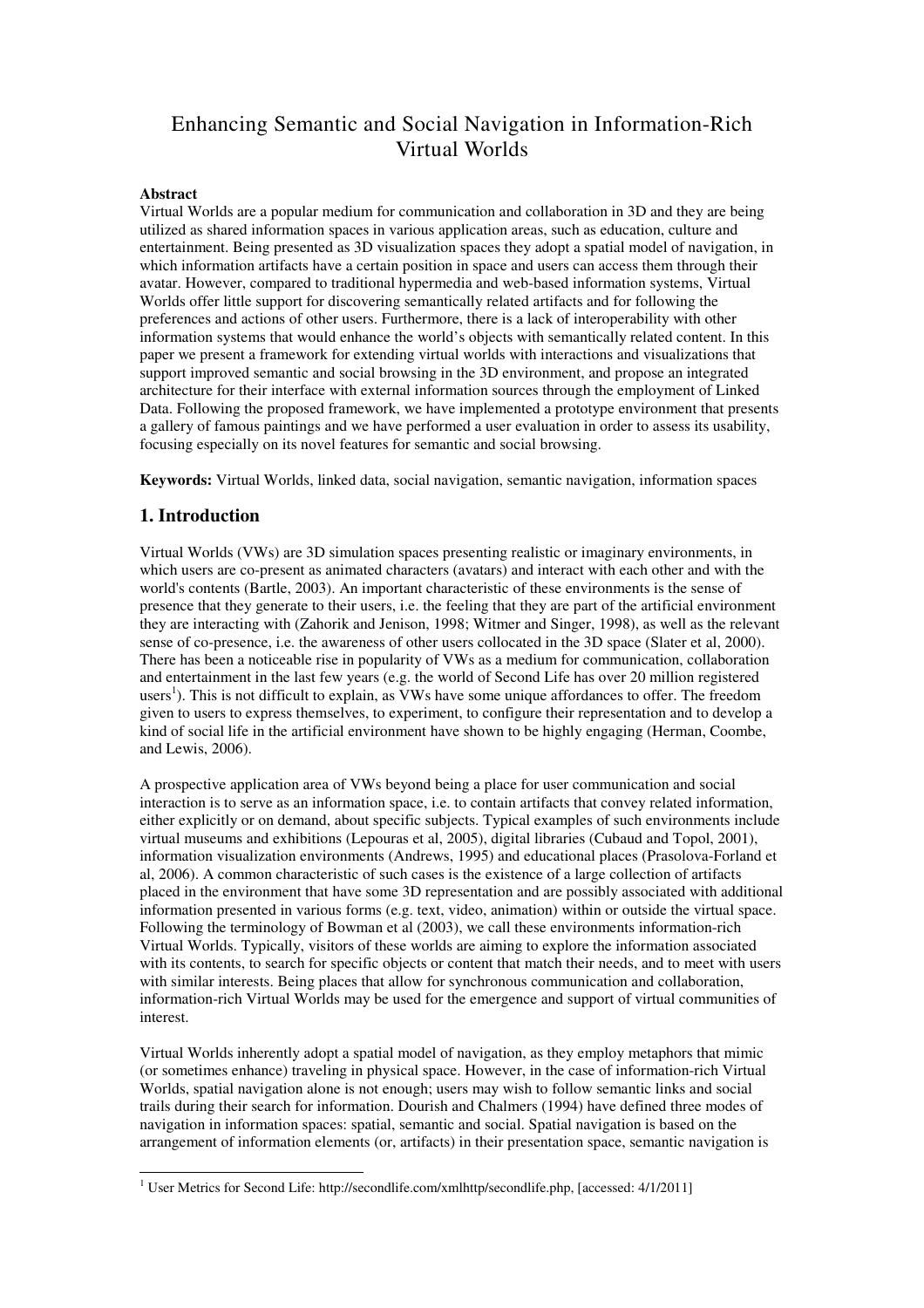the following of links to other artifacts with semantic relevance, and social navigation is driven by the actions and preferences of other users in the information space. Jeffrey and Mark (2003) have argued that navigation within a VW could be considered social navigation, due to the fact that the actions of others in the shared space influence the users' actions. This is true, but it is highly restricting compared to Web applications that support social navigation. The reason is that the only perceived user actions in the VW are of those users who are directly visible at that time, whilst on the Web visitors can indirectly get information about the actions of other users. Moreover, visitors of a VW are restrained to an isolated environment without any direct access to other worlds or information spaces. This derives from the fact that VWs' creators are more concerned in attracting as many visitors as possible than agreeing upon the necessary standards and communication protocols that will result in the creation of interoperable worlds, capable of providing their users the opportunity to become members of an integrated environment consisting of diverse yet interoperable worlds or information spaces. Following from the above observations is the fact that although today's VWs may be used as shared information spaces in various application areas, they offer little support for semantic and social navigation compared to other means of accessing information.

In this paper we investigate possible visualization metaphors and interaction techniques that may be used in information-rich VWs in order to allow for improved semantic and social navigation of their inhabitants. In this context, we propose the concept of Thematic Virtual Worlds, i.e. shared 3D environments enhanced with social and semantic navigation features, and we present an integrated framework for designing and implementing them. Moreover, we facilitate the creation of interoperable, open VWs that also provide the opportunity to their visitors to interact with external information spaces. This is achieved through the employment of "linked data", which is described as a method of exposing, sharing, and connecting data via dereferenceable URIs on the Web. As a case study of the proposed framework, we have set up a virtual gallery and performed a user study in order to evaluate its usability and to gain empirical observations about the usage of the social and semantic features of the environment.

The rest of the paper is structured as follows: in the next section we further explain the need to enhance VWs with semantic and social aspects and we present the background work towards this goal. In Section 3 we introduce our proposed framework, emphasizing in the novel features of the environment and describing its architecture. Section 4 presents an implemented prototype of the proposed framework and Section 5 describes the user evaluation process and displays the results. Our conclusions are presented in Section 6.

## **2. Adding Semantic and Social Navigation Support to Virtual Worlds**

Virtual Reality applications are based on the metaphor of an artificial space, in which users can navigate from an egocentric point-of-view and can interact with its contents in real time in a physical and intuitive manner. Therefore, a fundamental element of all such environments is the existence of a 3D space that contains a collection of objects and a set of rules that govern their behavior. In today's VWs this metaphor is extended by allowing the coexistence of multiple users, embodied as avatars in a shared space. In this case, the existence and actions of others can be immediately perceived, thus social interactions such as communication and collaboration can be supported within the environment. VWs, can be, therefore, accounted as social spaces, in the sense that they contain a user community and support mutual awareness and interaction. Finally, in the case of information-rich VWs, one may distinguish a third kind of space, the semantic space, which contains the attributes, concepts and relations that refer to a subset of the 3D objects, the information artifacts. The goal of our research is to propose new representations for the seamless integration of these three spaces into an enhanced environment that combines the advantages of VWs, information spaces and social networks.

### *2.1 Virtual Worlds as Information Spaces*

Virtual Worlds are quite commonly perceived as digital, artificial environments, represented as 3D spaces where avatars and artifacts coexist and interact. Today's popular VWs such as World of Warcraft and Second Life focus their efforts in providing various means of interaction between their visitors and/or artifacts. However, VWs are not just a way to graphically represent walls, people and artifacts. From another point of view, VW may be seen as information-rich spaces where information not only is statically presented, but also dynamically produced and disseminated.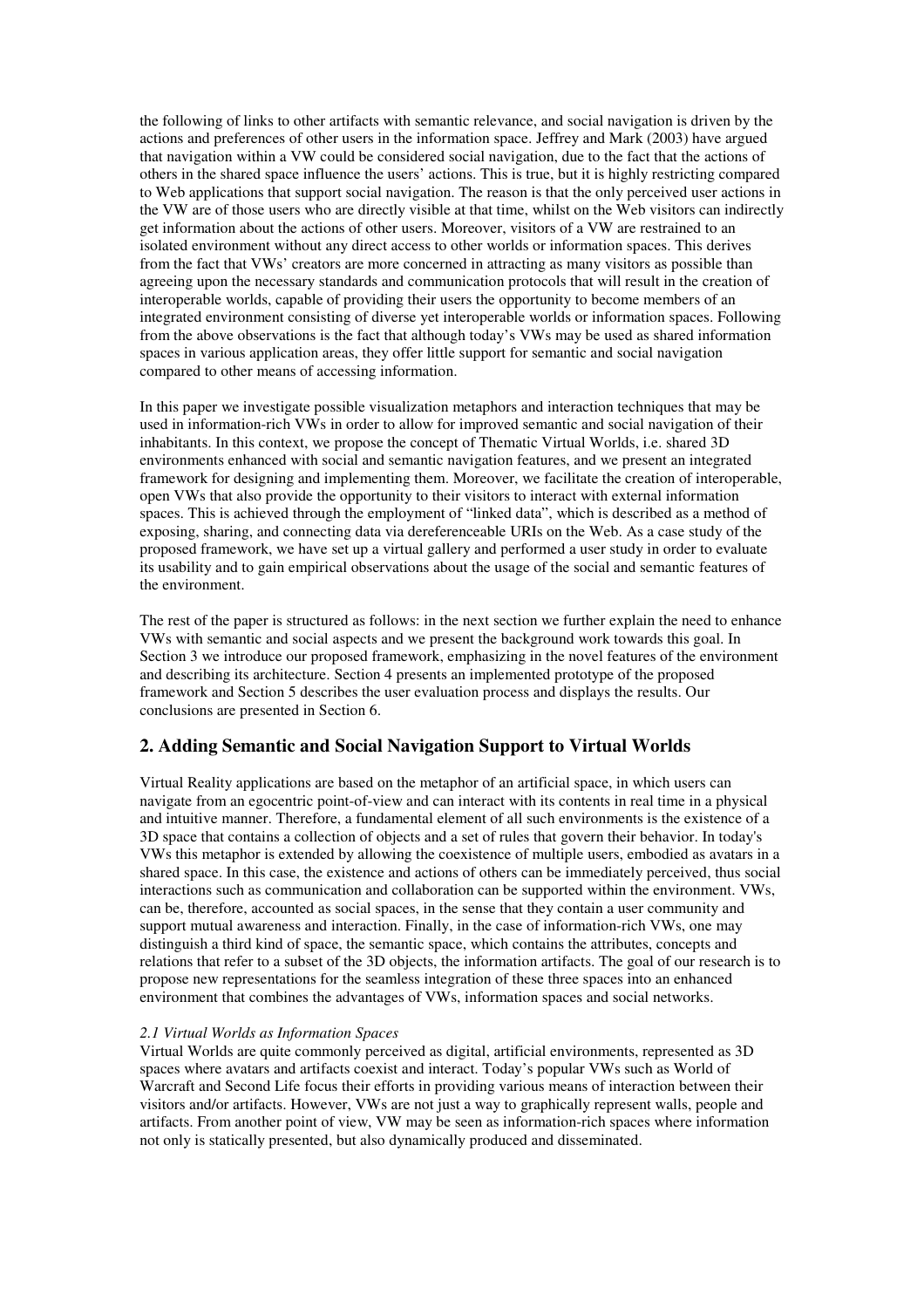As compared to the dominant websites, VWs suffer certain drawbacks as far as information representation is concerned. After all those years of web prevalence, users are accustomed in scrolling long pages in order to explore information that is conveniently arranged within the screen's boundaries. This is certainly not the case for VWs, where information has to share a common space with walls, possibly moving objects and avatars. Exploring for information is certainly not as straightforward as sliding a scrollbar, since a visitor of a VW has to move around a 3D space in order to overcome walls and other obstacles that are in sight. Moreover, websites are governed by the powerful hyperlink metaphor, which provides an easy way to move from one website to another. The only equivalent of hyperlinking in 3D environments is the ability to "teleport" the user to distant places. However, similarly to the hyperlink metaphor, extensive use of this kind of navigation may distort the users' sense of presence and cause disorientation (Bowman et al, 1997). Finally, perhaps the most important issue that VWs have to solve is the lack of interoperability in VWs design and implementation. There is a noticeable lack of standards for interconnecting different VW platforms with each other and/or with the Web. This constitutes today's VWs as isolated environments, where visitors are 'trapped' inside without any option of retrieving and sharing information with other possibly interesting VWs and/or information spaces.

### *2.2 Semantic Navigation in Virtual Worlds*

Supporting semantic navigation in VWs can be achieved by letting users explore the information space based on semantic relationships between its elements. This ability is therefore based on two distinctive features: a) the representation of the semantic space, i.e. the assignment of semantic properties to the objects of the environment and the search for similarities between them and b) the metaphors and interaction techniques for the visual representation of semantic links and the user navigation between them. The semantic representation of artifacts (or, resources) is an issue that has been extensively researched in Web-based information systems. On the other hand, the visualization of semantic associations between elements is still an open issue. The spatial arrangement of items based on their semantic proximity is a simple solution that is, however, restricted by the dimensionality of the 3D environment and the inherent need for realistic space representations in VWs. Therefore, additional visualizations that associate spatially distant elements based on one or more common properties must be employed. Characteristics such as user customization and adaptivity of semantic links may be also preferable, as these features are expected to simplify the user interface and reduce information overload.

The use of annotations, i.e. the association of VW elements with additional semantic information is a metaphor that has been utilized in various application areas (e.g. in the Immersive Redliner presented by Jung and Do (2000)). Polys and Bowman (2004) present a review of design approaches for the presentation of abstract information in virtual environments. They focus on the visualization and layout of annotations and on displaying their association with 3D objects. Bazargan and Falquet (2009) also present and classify a number of techniques for representing non-geometric information in virtual environments. A generic environment for adding semantic annotations in virtual environments is presented by Kleinermann et al (2007).

Techniques to visualize associations between information artifacts have been used at the field of information visualization. In this case, researchers have proposed 3D representations of linked documents in which users can navigate and search for information. A commonly used metaphor is a 3D graph, where nodes represented as 2D or 3D objects correspond to information elements and links correspond to lines connecting them. Andrews (1995) presents a tool for information visualization, in which a hierarchical collection of documents is mapped as an "information landscape", i.e. a 3D graph of interconnected documents. DocuWorld (Einsfeld et al, 2006) is a prototype for the 3D visualization and navigation of a document collection. It presents metadata and semantic associations between documents and dynamically rearranges them depending on the user task. StarWalker (Chen et al, 1999) is a multi-user virtual environment that presents semantically organized information. It visualizes documents as spheres and their semantic relations as links connecting them, and has been used as a testbed to study the behavior and search strategy of users in collaborative information retrieval tasks.

#### *2.3 Social Navigation in Virtual Worlds*

A basic prerequisite for social navigation is the awareness of the presence and actions of others. In the case of VWs, the perception of other avatars is conveying information about where they are, where they are looking at and what they are doing. However, this information is spatially and temporally restricted; only the avatars that are online and stand within the user's field of view are perceivable and,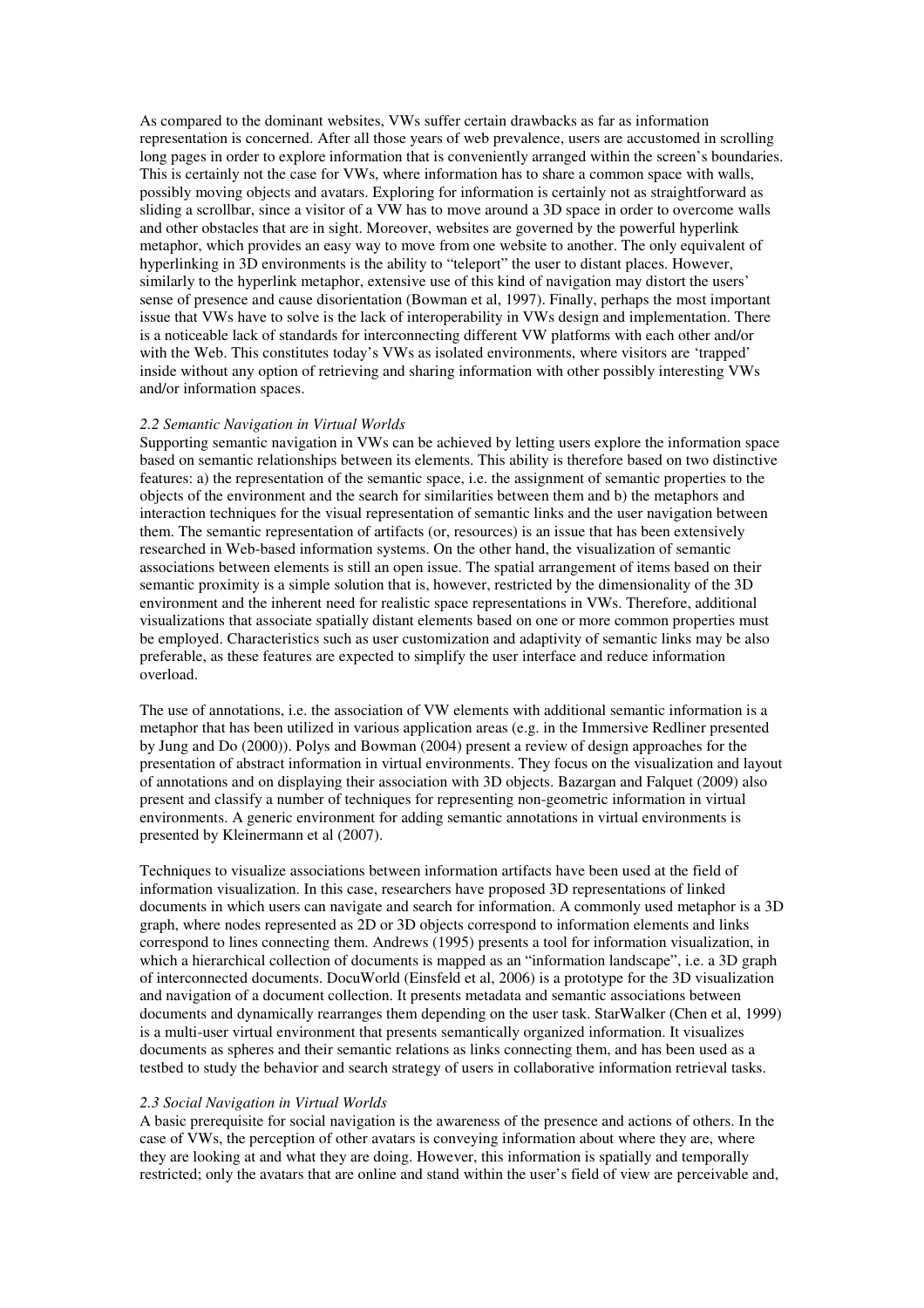thus, it is only the behavior of this limited number of visible users that drives social navigation. The problem of spatial restriction can be overcome by displaying the position of other online users in a mini-map, i.e. a small top-down view of the environment that is being used as a navigational aid in VWs (Draken and Silbert, 1993), and/or by adding textual descriptions of critical user actions. Concerning past activities, Grammenos et al (2006) have proposed the visualization of user trails as a means to support social navigation. Movements and actions of users leave trails that appear in the environment and can be perceived later on by others. They propose the metaphors of footprints for user navigation, fingerprints for user actions and fossils as generic landmarks that can be left in places of special interests.

## *2.4 The Scope of our Research*

The aim of our research is to apply the functionality and search strategies found in hypermedia and Web information spaces in the context of 3D multi-user environments in order to improve the effectiveness of information-rich VWs in searching for information and supporting virtual communities. We do not aim to propose novel ways of rendering information spaces in 3D or to discover more efficient means of visualizing abstract information attached to virtual objects and user activities and preferences. Rather, we are interested in proposing a generic solution that can extend existing VWs utilizing some of the previously-mentioned solutions, where applicable, towards interoperability and improved support for navigating through the information artifacts. In this context, we focus on selecting appropriate open protocols and architectures to ensure connectivity with external sources and on proposing metaphors and interaction techniques that allow successful navigational aids found in hypermedia and social networks to be applied in VWs.

## **3. The Thematic Virtual Worlds Framework**

The proposed framework consists of a set of functionality enhancements of Virtual Worlds embedded in an integrated architecture that aims to improve the semantic and social searches of users during their visits. First, we define the concept of a '*Thematic Virtual World*' as a Virtual World related to a certain subject (or theme), that aims to bring together people interested in it and lets them acquire and exchange information from their interaction with the environment and with each other. Therefore, the goal is to disseminate and extend a knowledge corpus within a Virtual World and to support the emergence of virtual communities and special interest groups. Possible application areas that could benefit from the concept of Thematic Virtual Worlds are: virtual museums, digital libraries, virtual educational environments, knowledge communities and serious games.



**Figure 1.** The concept of 'Thematic Virtual Worlds'.

A Thematic Virtual World consists of:

- 1. An *interactive 3D environment* possibly containing a set of rules that govern the behavior of its elements.
- 2. A *formal ontology* that contains all the concepts related to the theme.
- 3. A set of *information artifacts*, i.e. elements of the environment that are related to concepts of the ontology and may possibly be linked to external sources of information.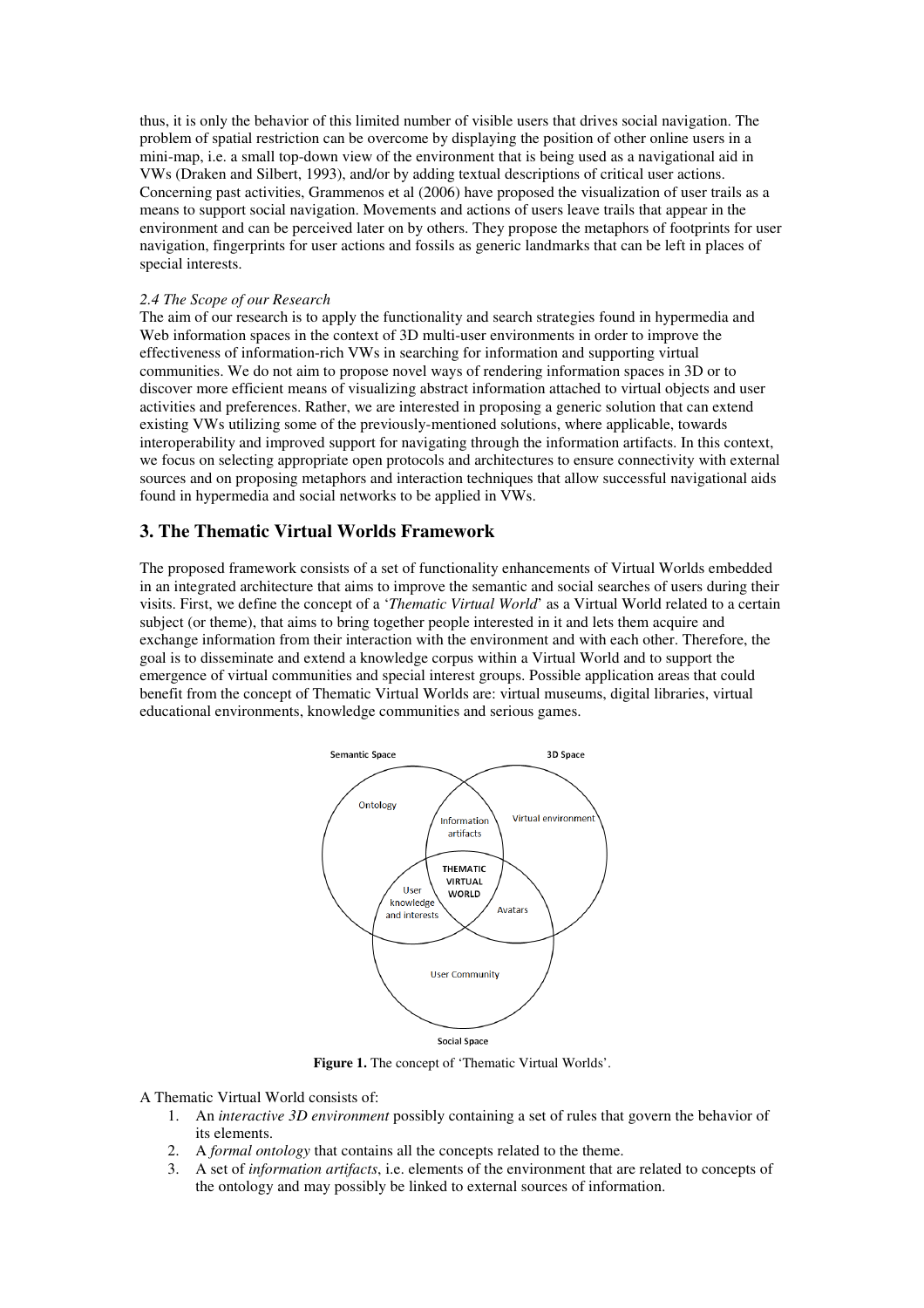4. A *user community* that may enter the 3D environment as avatars. The members of the community are related to concepts of the ontology in terms of their knowledge and interests.

Fig. 1 depicts the concept of Thematic Virtual Worlds as the intersection of semantic, social and 3D space. The requirements in terms of functionality towards this goal, as identified in the previous sections, can be summarized as follows:

- *Spatial Navigation*: users should be able to easily navigate to desired places or objects of the environment. Therefore, designers should consider usability guidelines for navigation in 3D environments (e.g. Gabbard, 1997) and should include navigational aids, such as mini-maps and landmarks.
- *Social Navigation*: users should be able to chat with each other, to participate in group discussions, to see where other users are located and to be informed about current and past actions of other users.
- *Semantic Navigation*: users should be able to search for artifacts, other users or group activities based on desired concepts. Furthermore, the concepts should be dynamically linked with external information sources from the internet, in order to allow for further searches.

The proposed framework attempts to address these needs by introducing a number of novel features that extend VWs' functionality. These features are outlined below.

## *3.1 Thematic Discussions*

Erickson and Kellog (2000) claim that knowledge communities can be supported by providing the necessary means to support "long running, deep and coherent conversations". They believe that users should be able to "search, navigate and visualize their conversations" and they suggest that knowledge production and use "will proceed most easily in a semiprivate environment". The authors agree with this approach and propose an application in the context of VWs through the metaphor of "thematic discussions". A thematic discussion may be initiated by any user and can be associated with one or more concepts of the domain ontology. It is visualized as a region drawn on the ground and only users that place themselves within this region are participating in the discussion; all other users are not reading the discussion messages. Thus, thematic discussions take place in the semi-private environment defined by the drawn place. A discussion becomes inactive if there is no chat activity for a long period of time and it no longer exists in the environment. Furthermore, all activity that takes place within the discussion is logged and may be recalled later even if it is deactivated. Users may reactivate a past discussion if they wish. Figure 2 shows a thematic discussion as implemented in our prototype.



**Figure 2.** Screenshot of the prototype implementation with users participating in a thematic discussion.

The differences between the proposed concept of thematic discussions and of emergent group discussions that may take place in any VW are the following:

1. *Thematic discussions are semi-private*: any user can be aware of an ongoing discussion and any user may enter or leave a discussion, but only users that are within the discussion area are reading each other's messages.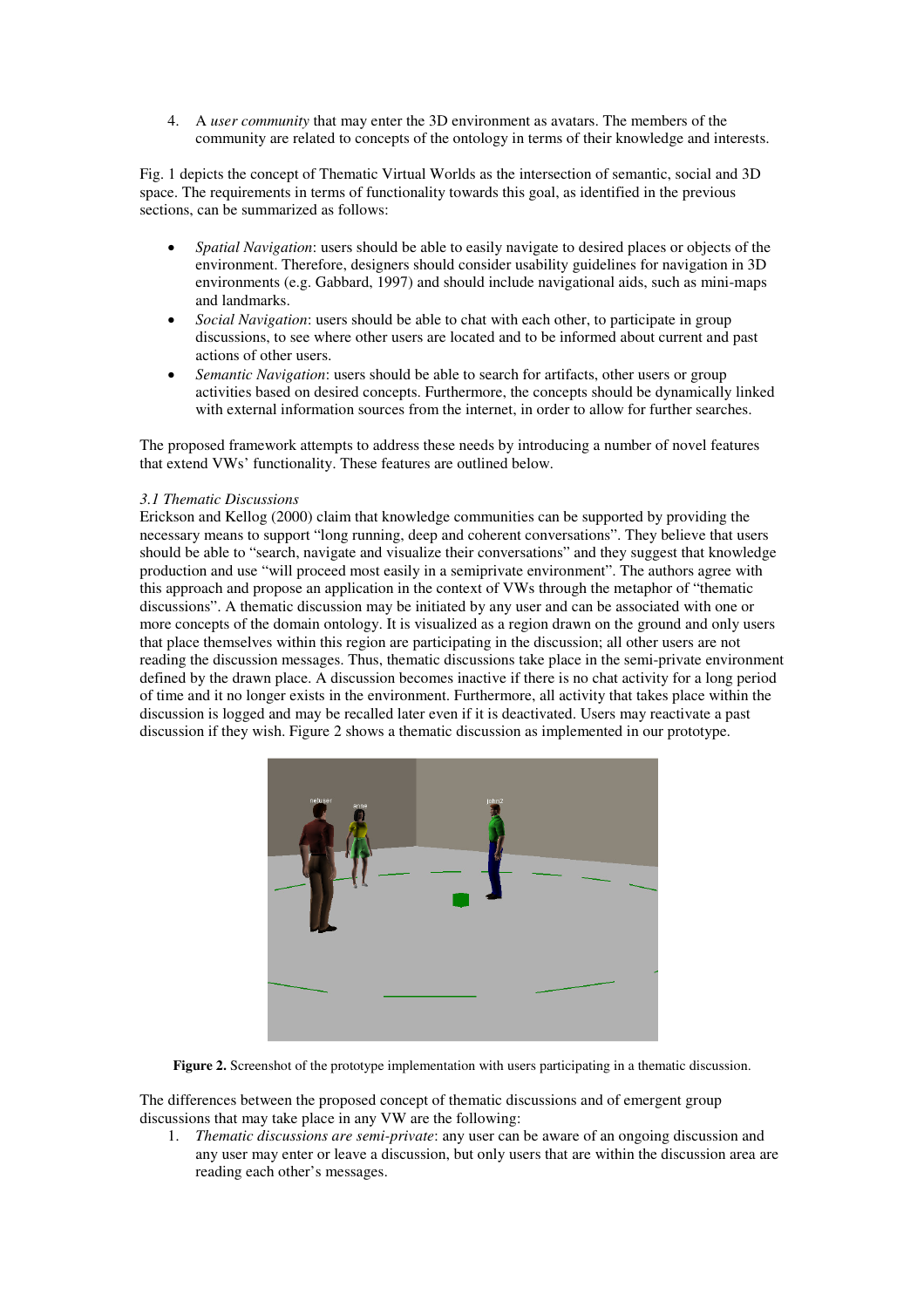- 2. *Thematic discussions are logged*: users can read the contents of past discussions and may reactivate them on demand.
- 3. *Thematic discussions are associated with domain concepts*: users are informed about the topics of the discussion and so they can decide whether to join or not, based on their interests. Furthermore, they can search for ongoing or past discussions based on domain concepts as we shall describe later.

## *3.2 User trails and tags*

A basic prerequisite for social navigation is to have an awareness of other users' actions and opinions. Ideally, this awareness should include not only directly perceivable events, but also past user actions. In order to satisfy these requirements, we adopt two metaphors that are quite popular in today's web pages and apply them in the context of Thematic Virtual Worlds: a) users may optionally add tags in places, information artifacts or discussions, and b) they leave trails of their motion in the environment. Figure 3 shows user trails in the prototype implementation.

The use of tags lets users know what others are thinking or suggesting about the environment. Tags have been used in collaborative virtual environments in the form of 'annotations' to support asynchronous communication between collaborators (e.g. Jung and Do, 2000). Given the fact that if a lot of tagged elements exist concurrently in the users' field of view their labels will take up much space blocking the view of the 3D environment, designers have to use rules to limit the number of tags being displayed. In our implemented prototype tags are rendered as labels associated to the element they refer to, and they are being displayed only if the user clicks on an artifact or discussion.



**Figure 3.** Screenshot of the prototype implementation showing user trails.

The visualization of trails is a way to understand the places the majority of users have been moving to and the elements they have been looking at. The environment keeps log of users' motion and their paths are visualized as continuous lines drawn on the ground. The concurrent presentation of a number of user trails provides rich visual information about the popular places of the environment as well as the navigation routes that users have been using in the environment. User trails are visualized upon user request and may be filtered based on specific subjects. E.g. one may see only the trails of users interested in a given subset of the domain ontology.

## *3.3 Semantic filters*

The traditional metaphor of semantic navigation in the Web is the following of hyperlinks from one page to another with relevant content. In the case of VWs, however, where the elements have certain location in the 3D space and user navigational model is spatial, new means of representation have to be adopted. The use of teleportation links from one place to another could be one possible approach. However, frequent use of teleportation as a means of navigating in a VW has been accused as causing disorientation and distortion of the users' sense of presence.

The proposed solution is the use of semantic filters as a metaphor for semantic navigation assistance. The concept of semantic filters is the following: at any time the user may select a subset of concepts from the domain ontology and set them as filters. These filters are then used to search one or more of the following elements: information artifacts, users currently online, active and past discussions, user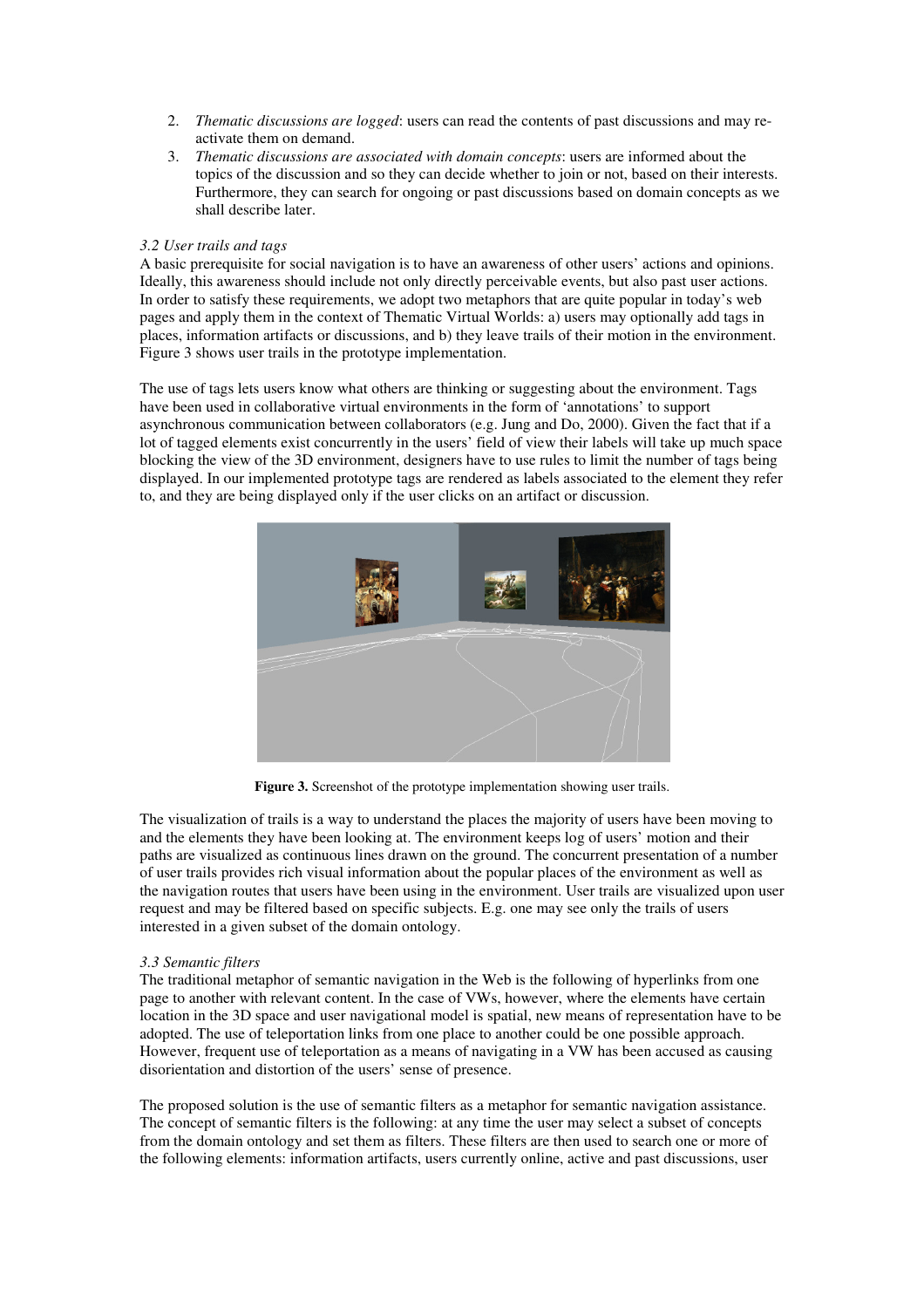trails. Figure 4 shows a screenshot of our prototype in which the search results for users, artifacts and discussions related to 'Baroque' are visualized.



**Figure 4.** Screenshot of the prototype implementation showing a visualization of semantic search results for users, discussions and artifacts related to 'Baroque'

In the implemented prototype we used color coding for the visualization of the search results to distinguish between the first three types of elements (artifacts, users and discussions). For each element that matches the given filters:

- a) A safe (collision-free) path is drawn on the ground from the user's point of view to the element.
- b) The element is being marked on the mini-map.
- c) A label is attached to the element displaying the concepts it is associated with.

Finally, in the case of user trails, only the trails of users whose interests match the semantic filters are being drawn.

## *3.4 Interface with Linked Data*

Thematic Virtual Worlds should be capable of communicating with other information spaces of possibly interesting content through their participation to the Web of Data (Bizer et al, 2009). The vision of the Web of Data refers to an information environment where information is published in a machine-understandable fashion from diverse information providers. The publication process involves enriching published data with semantic information that adds meaning to the data both for humans and computers. Moreover, data would be capable of referencing other data whenever such crossreferencing seems appropriate. Currently, the vision of the Web of Data is facilitated through the employment of linked data (Berners-Lee et al, 2001), which refers to a number of principles and the corresponding technologies to make such principles happen. More specifically, the idea of linked data is governed by four 'rules<sup>12</sup>:

- 1. Use Uniform Resource Identifiers URI as names for things.
- 2. Use active URI so that people can look up those names.
- 3. When someone looks up a URI, provide useful information, using semantic web standards.
- 4. Include links to other URIs, so that users can discover more things.

The above rules actually imply that the cell of linked data is the 'resource', which refers to anything that can be referenced through a URI. In the case of virtual worlds, resources could be artifacts, avatars, actions between them, relations, etc. Such URIs are 'active' in the sense that people and/or computers can find interesting information about them through the employment of adequate semantic web technologies, such as the Resource Description Framework -  $RDF<sup>3</sup>$  and  $SPARQL<sup>4</sup>$ . More specifically, the RDF standard provides a way to represent information as a graph where the nodes refer to resources and arcs refer to the relations between resources. In order to store an RDF graph in a machineunderstandable format, it may be serialized in a number of ways. A popular RDF serialization syntax is the N3 syntax<sup>5</sup>, where information about resources is expressed as triples of the form:

 2 Linked data: http://www.w3.org/DesignIssues/LinkedData.html, [accessed: 13.7.2011]

<sup>&</sup>lt;sup>3</sup> Resource Description Framework – RDF: www.w3.org/RDF/, [accessed:  $4/7/2011$ ]

<sup>4</sup> SPARQL: www.w3.org/TR/rdf-sparql-query/, [accessed: 4/7/2011]

<sup>5</sup> N3: www.w3.org/DesignIssues/Notation3, [accessed: 4/7/2011]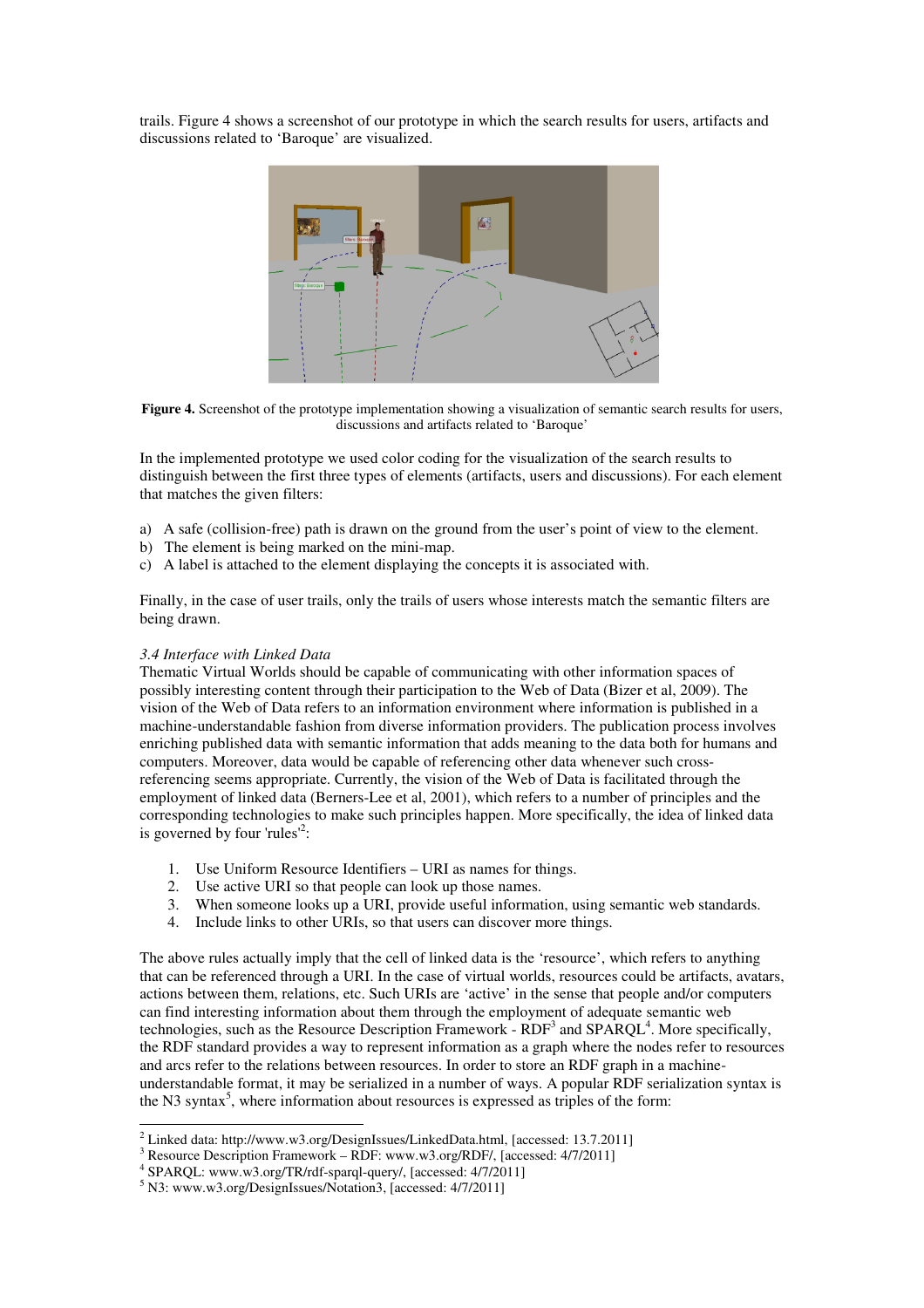<subject> <predicate> <object>

According to a trivial scenario, subjects are resources, predicates are the relations between resources and objects can be either other resources or literals. For example, the triple

```
<http://www.dbpedia.org/resource/Paris> 
<http://www.dbpedia.org/property/islocated> 
<http://www.dbpedia.org/resource/France> .
```
says that Paris is located in France, whereas the triple

<http://www.dbpedia.org/resource/Paris> <http://www.dbpedia.org/property/hasPopulation> "2.000.000" L,

says that Paris has 2,000,000 inhabitants. A repository of triples is called a triplestore and can be stored in various ways, ranging from flat files to specialized RDMS. Quite commonly, specialized RDMS such as Openlink Virtuoso (Idehen, 2011) or D2R(Bizer and Cyganiak, 2006) also provide a queryable access point to the underlying triplestore, capable of addressing queries complying to the SPARQL language.

Evidently, the realization of the notion of the Web of Data depends on the amount of linked data that is available online as well as the degree of interlinking between resources existing within the various trplestores of the linked data cloud<sup>6</sup>. Along these lines, DB pedia<sup>7</sup> emerged as an effort to realize the vision of linked data. More specifically, Auer et al (2007) transformed the semi-structured information contained within Wikipedia to RDF, stored it in accordingly designed triplestores and made it publicly available as data dumps $\delta$ . Moreover, they provided a SPARQL endpoint in accordance to the aforementioned linked data rules. The emergence of DBpedia inspired many other parties to follow similar actions in order to make their own data publicly available.

In order to apply the above principles in a VW, we make the assumption that a VW is yet another information space, where users interact with each other and with various items of the surrounding environment. The outcome of such interactions is the production of information. Semantic web standards such as URI, RDF and SPARQL should be employed in order to store such information in a way that it is usable from other information spaces outside the VW. At the same time, a 'linked data ready' VW should be capable of providing its visitors the opportunity to look for 'interesting' information outside the strictly defined borders of the VW per se. In order to accomplish such a task, the Graphical User Interface – GUI should be able to translate the visitors' requests for information during their presence within the VW, to appropriate queries (e.g. SPARQL queries). Such queries should be accordingly addressed to suitable triplestores that act as external information spaces. The corresponding responses should be tunneled back to the GUI, which is responsible for the visualization of the information in a way that is easily comprehensible from the visitors that addressed the initial query. It should be noted that the complexity of the information exchange with the external information spaces should be hidden from the end users.

#### *3.5 Architecture*

The proposed framework is based on an accordingly designed, 3-tier architecture (Fig. 5). User clients are connected to the Virtual World – VW server, which is responsible for the synchronization of the multi-user 3D environment, and all data management processes take place at the Linked Open Data – LOD server, which provides the interface between the Virtual World and the linked data.

## *VW clients*

VW clients serve as the presentation layer of the architecture. They render the 3D environment in realtime, handle the user interactions, notify the VW server of any changes in the environment and update the environment according to any messages received from the VW server.

#### *VW server*

The VW server's role is to transmit the appropriate messages, in order to ensure consistency in all client environments.

 6 LOD cloud: http://lod-cloud.net, [accessed: 4/1/2011]

<sup>7</sup> DBpedia: www.dbpedia.org, [accessed: 4/7/2011]

<sup>&</sup>lt;sup>8</sup> DBpedia dumps: http://wiki.dbpedia.org/Downloads36, [accessed: 4/7/2011]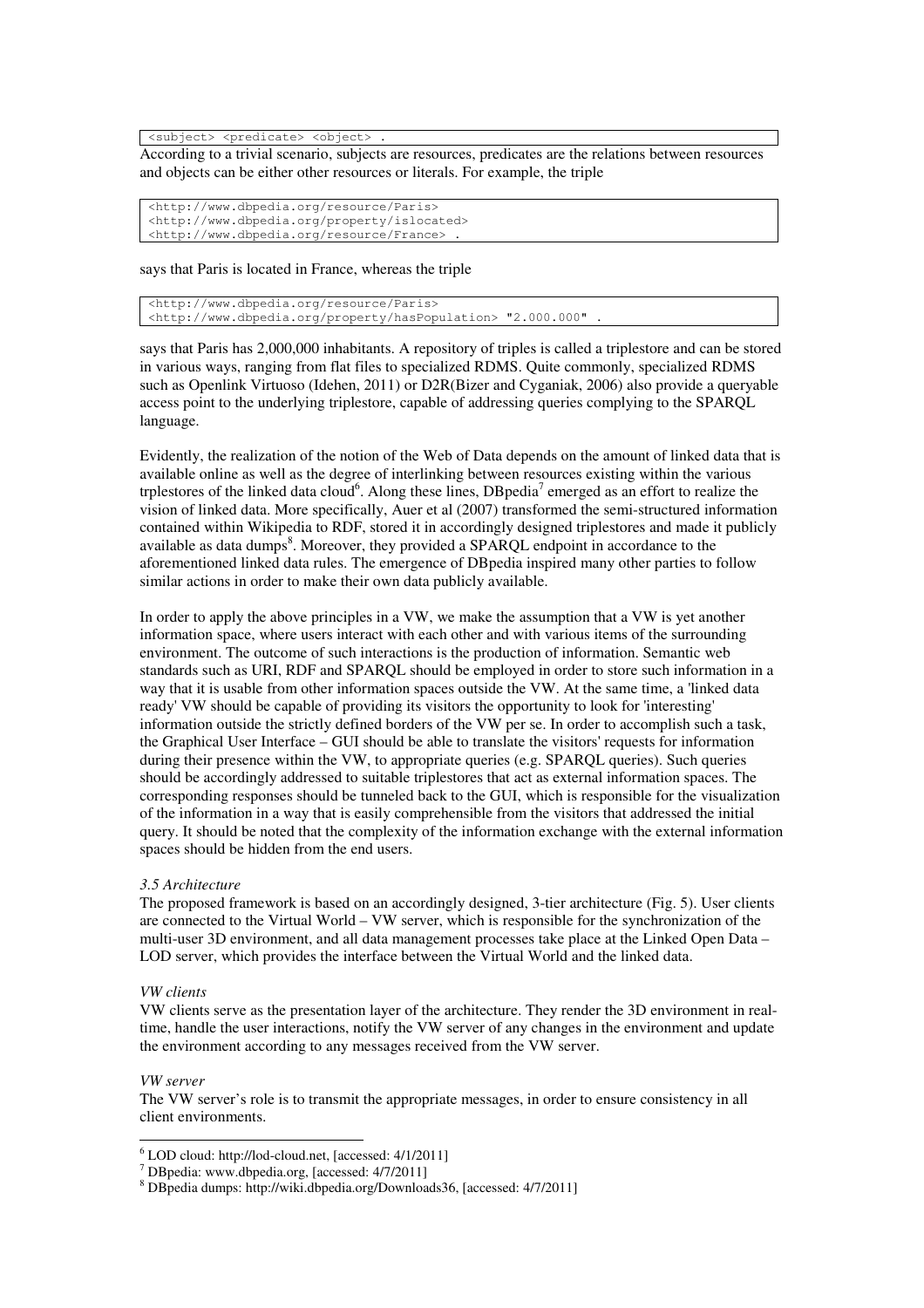## *VW clients – server interaction*

The message exchange between any client and the VW server in our implementation is the following:

- *User entrance*: when a registered user enters the environment its client sends a user entrance message to the VW server, which in respect transmits the message to all clients enhanced with information such as the user's real name and user id, its initial position and the name of its avatar.
- *User navigation*: a change in the position or orientation of a user causes the client to send a user navigation message to the VW server, which transmits it to all other clients that make the appropriate changes to the avatar that moved.
- *User communication*: A communication message may be global, personal (whisper) or a part of a discussion. Clients transmit any messages to the VW server, which delivers them to the appropriate clients depending on the message type.
- *Creation or re-activation of a discussion*: when a user creates a new discussion or re-activates a past discussion, the client sends the appropriate message to the VW server, which transmits it to all other clients, which, in turn, render the discussion area on screen and attach the respective information.
- *Tag*: users may tag information artifacts and discussions. The tag is being sent by the client to the VW server, which informs the LOD server.
- *Semantic search*: when a user defines one or more semantic filters and wishes to search for related exhibits, users, discussions or trails, its client sends a semantic search message to the VW server, which performs the appropriate queries to the LOD server and sends back the results to the client in order to visualize them.
- *Request for information*: when the user requests to view the information attached to an artifact, a message is being sent by the client to the VW server, which queries the LOD server in order to find relevant information sources and add them as hyperlinks. The resulting document that aggregates artifact information with related linked open data sources is being sent back to the client.



**Figure 5.** Proposed architecture

### *LOD server*

As discussed earlier in this paper, the proposed framework is based on linked data technologies. More specifically, the LOD Server consists of a triplestore containing all the information that is available to the Virtual World. Such information is encoded in Notation 3 – N3 format and stored in flat file system.

## *VW server – LOD server interaction*

Information exchange between the triplestore within the LOD server and the VW server is facilitated through the employment of an accordingly designed protocol. The LOD server accepts requests from the VW Server and replies with suitable responses. There are two types of requests that can be addressed to the LOD Server: SET requests and GET requests. SET requests add data to the triplestore in N3 format and GET requests query the triplestore.

### *LOD server – linked data interaction*

Depending on the type of a request, it is possible for the LOD server to forward a request to an external information space. For example, a request for related information on a given subject could be addressed to DBpedia's SPARQL endpoint (http://dbpedia.org/sparql), which, in turn replies with related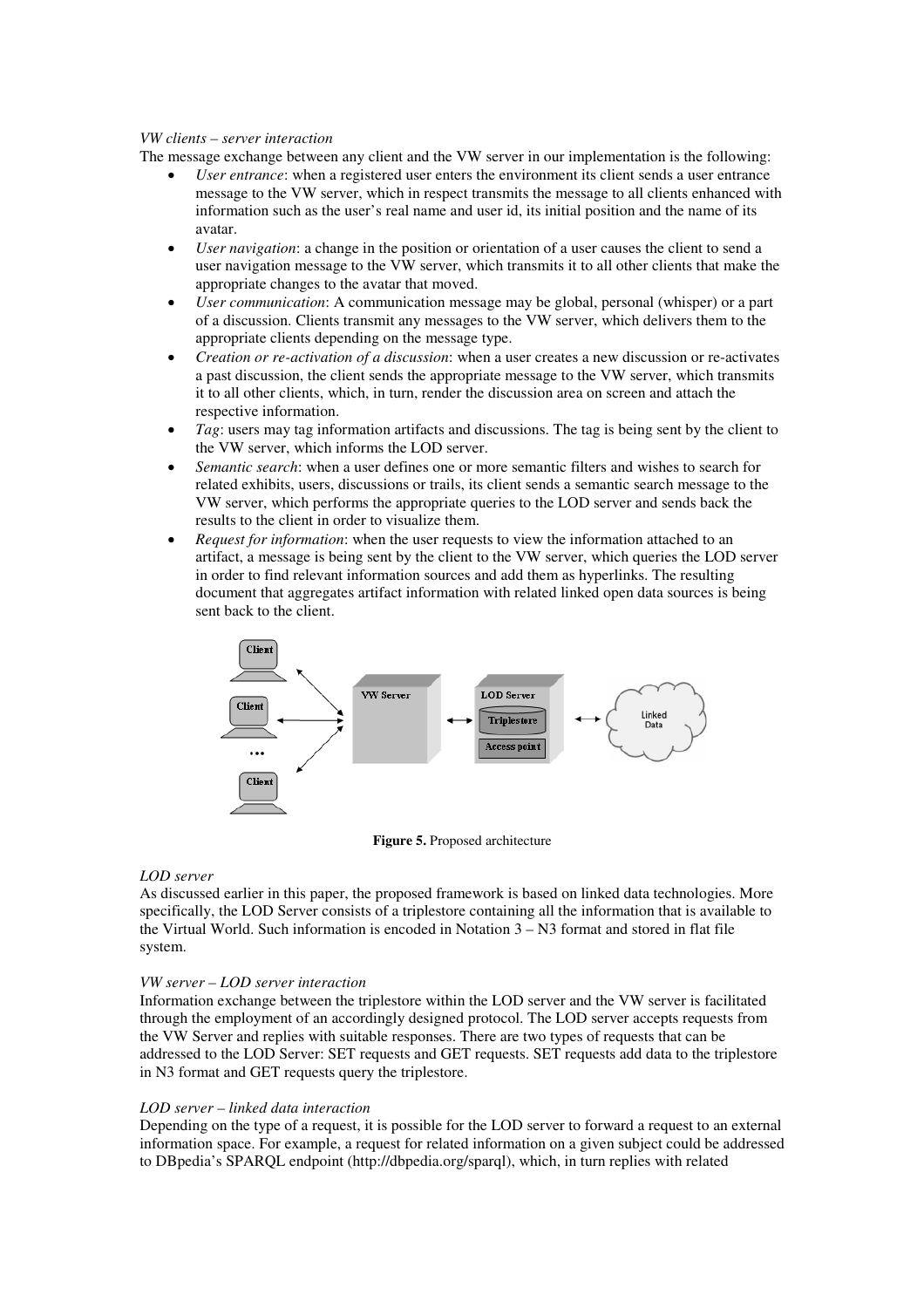hyperinks coming from various data providers. The hyperlinks are tunneled back to the VW server which, in turn, transmits them to the clients for visualization.

The proposed framework is also capable of satisfying requests for information about the underlying VW that derive from other information spaces. Such external systems should be linked data compliant and could vary from other linked data – ready VWs to any member of the lod cloud<sup>9</sup>. More specifically, the LOD server maintains a publicly available SPARQL endpoint capable of being employed from any other external system.

## **4. Prototype Implementation**

We have created a prototype implementation of the proposed Thematic Virtual Worlds framework and used it to set up a case study in order to perform an initial user evaluation of its usability and performance. The environment is a virtual gallery containing famous paintings of the 19th and 20th century. Visitors are able to browse the gallery, discuss with each other, perform semantic searches, and lookup information about the artistic movement or style of each painting in related information sources through the employment of linked data. Moreover, external information spaces are able to make requests about the information that is stored within the virtual gallery in the form of linked data (i.e. triplestore) by taking advantage of suitable semantic web technologies (i.e. SPARQL endpoint). Figure 6 presents a screenshot of the case study.



Figure 6. Screenshot of the prototype implementation.

In order to setup the case study, we have selected 40 images of well known paintings with public domain license and modeled an equal number of VRML models presenting them in a canvas with their original dimensions. We associated each painting with a number of categories concerning the artistic movement it belongs to, its subject, and the technique being used. The set of all these categories formed our domain ontology; visitors of the virtual gallery could declare one or more of them as their interests, use them in semantic searches, or add new discussions about them. Finally, we modeled a large interior space as exhibition hall and arranged the exhibits in its rooms based on the artistic movement.

The implemented prototype is integrating a number of technologies. The client has been implemented as a Java application running over the Web using the Java Web Start technology. All 3D models are stored in VRML format and the visualization process on the client applications is using the Java3D library and the java3d-vrml97 loaders to import and visualize the models. The VW server is a java application that communicates with the clients using standard TCP/IP sockets and a dedicated communication protocol that supports the message exchange presented in 3.5. Furthermore, it posts XML Requests to the LOD Server and accordingly receives XML Responses using the Apache Commons libraries.

The triplestore within the LOD server stores all information in Notation 3 - N3 format. More specifically, the triplestore contains facts represented as triples containing 3 entities: subject, predicate

 $\overline{a}$ 

<sup>&</sup>lt;sup>9</sup> Lod-cloud, available at: http://lod-cloud.net [accessed: 4.7.2011]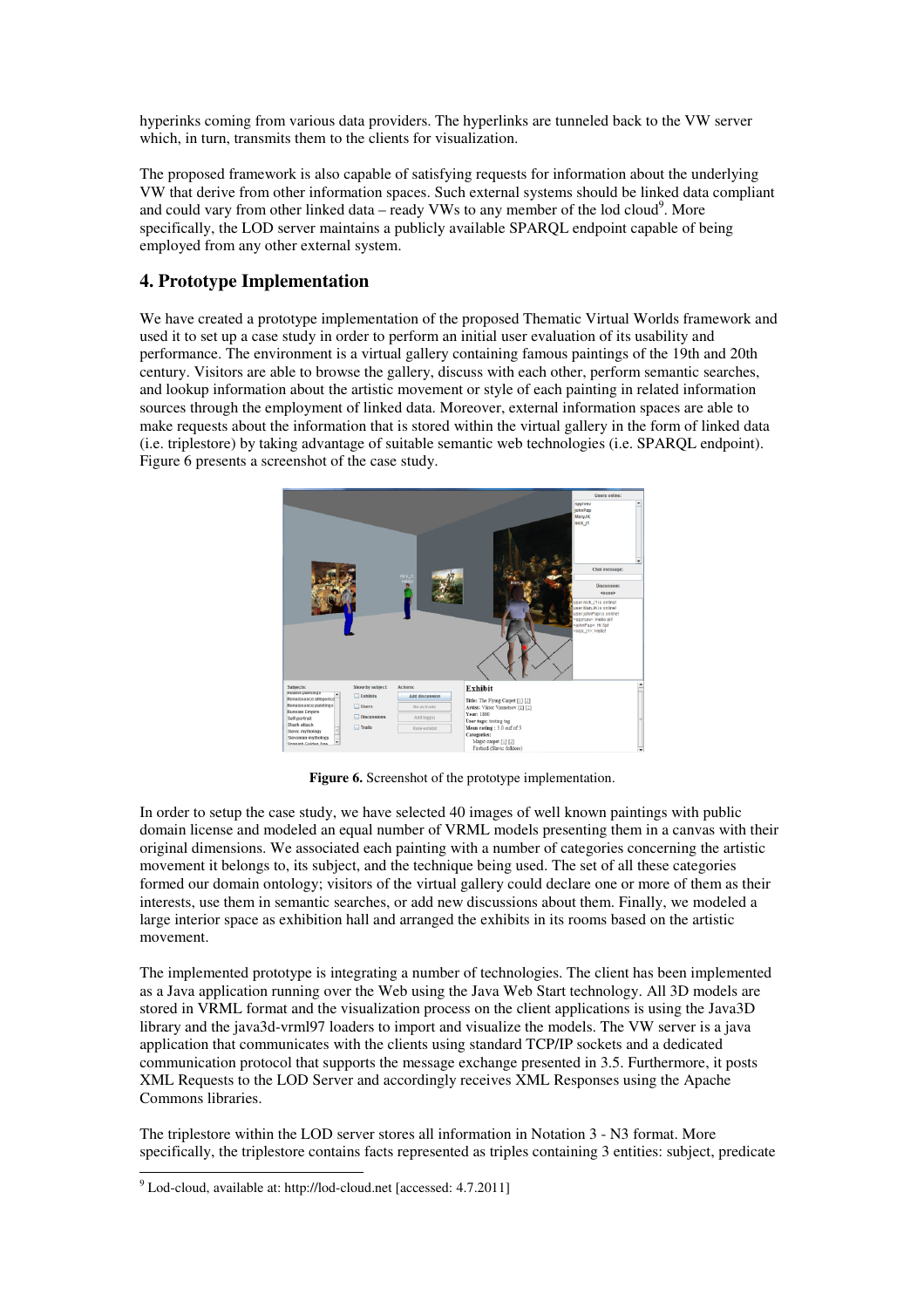and object. Each entity is expressed as a URI belonging to an accordingly defined namespace (i.e. http://vw.org) or a literal.

For example, the triple:

```
<http://vw.org/resource#impressionism> 
<http://vw.org/property#type> 
"topic"
```
indicates that the resource 'impressionism' is a topic, whereas the triple:

```
<http://vw.org/resource#spyrosv> 
<http://vw.org/property#interestedIn> 
<http://vw.org/resource#impressionism> .
```
indicates that the resource 'spyrosv' is interested in the resource 'impressionism'.

Information exchange between the triplestore and the VW server is facilitated through the employment of a protocol encoded in custom XML format. The protocol is implemented in Python and it is based on the RDFLib library<sup>10</sup>. As discussed earlier, there are two types of XML requests that can be addressed to the LOD Server: SET requests and GET requests. Each request is expressed as an XML message, which is addressed from the VW server to the LOD server.

*SET requests* 

The following types of SET requests are supported:

- 1. Add discussion
- 2. Set inactive discussion
- 3. Add person
- 4. Add topic
- 5. Add relation
- 6. Add artifact
- 7. Add tag

Each request is expressed as an XML message, which is addressed from the VW server to the LOD server. For example, in case of an Ádd tag' request, the following message is created:

```
<request action="set"><query id="q1" type="tag"> 
<tag kind="resource" id="medieval"/> 
<istagged kind="resource" id="ampelonas"/> 
</query></request>
```
More specifically, the VW server requests to add the tag: 'medieval' to the artifact 'ampelonas'. The outcome of this request is the creation of the following triple in the triplestore:

```
<http://virtualworlds.org/resource#ampelonas> 
<http://virtualworlds.org/property#istagged> 
<http://virtualworlds.org/resource#medieval> .
```
The above triple declares that the resource id='ampelonas' is tagged with the resource id='medieval'.

### *GET requests*

 $\overline{a}$ 

According to the protocol, the following types of GET requests are supported:

- 1. Get predicates of a given subject
- 2. Get subjects of a given object/predicate
- 3. Get objects of a given subject/predicate
- 4. Get related sites of a given resource

Again, similarly to SET requests, each request is expressed as an XML message, which is addressed from the VW server to the LOD server. For example, in case a request for related sites, the following message is created:

<sup>10</sup> RDFlib: http://www.rdflib.net/ [accessed: 4/1/2011]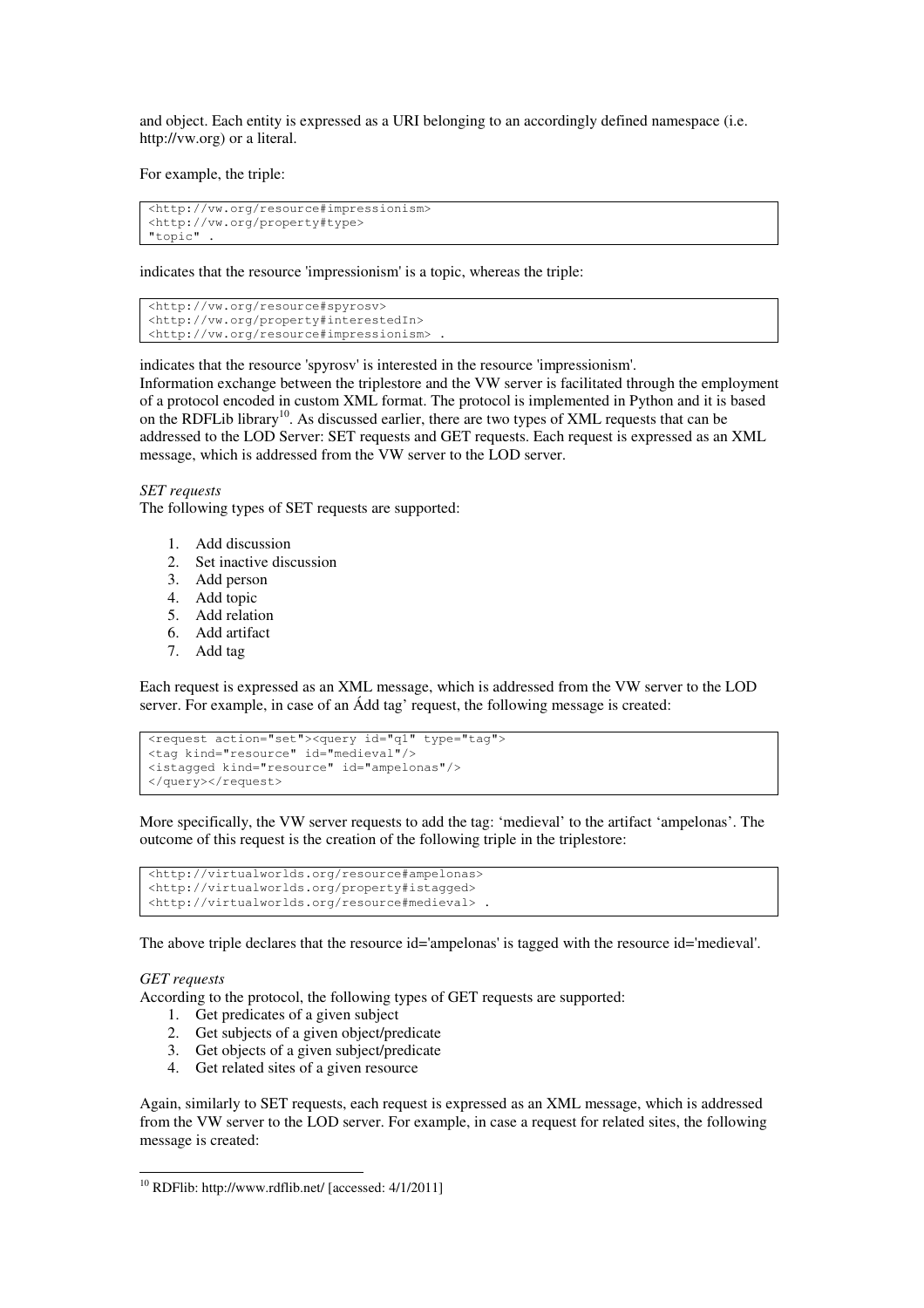```
<request action="get"><query id="q1" type="relatedsites"> 
<topic kind="resource" id="Impressionism"/> 
</query></request>
```
The above request results to the following response, which essentially fetches related sites to the resource id='Impressionism'.

```
<response action="get"><reply type="success" id="q1"> 
<resource hostname="umbel.org" type="relatedsite"> 
http://umbel.org/umbel/ne/wikipedia/Impressionism </resource><resource 
hostname="rdf.freebase.com" type="relatedsite"> 
http://rdf.freebase.com/ns/guid.9202a8c04000641f800000000001f201</resource> 
<resource hostname="wikipedia.org" type="relatedsite"> 
http://wikipedia.org/wiki/Impressionism </resource></reply></response>
```
The request is addressed to DBpedia's SPARQL endpoint (http://dbpedia.org/sparql), which, in turn replies with three related hyperinks coming from umbel.com, rdf.freebase.com and wikipedia.org respectively. The three hyperlinks are tunneled back to the VW server which, in turn, delivers them to the client that initiated the entire message exchange.

We have to note that the technologies employed for our prototype are not the only approach to implementing the proposed framework. Existing VW platforms could be extended with the appropriate tools and visualizations to support the features of Thematic Virtual Worlds introduced in this paper, provided that they have the ability to exchange data with an external LOD server via HTTP. Given that Second Life supports HTTP requests using its embedded scripting language (LSL), it would be possible to implement our proposed architecture in that platform. However, there are limitations in terms of visualization and interface customization using LSL. One such example is the dynamic creation of a safe (collision-free) path that leads to a specific place, which is not possible to be created using LSL, so one will have to use an alternative visualization technique, e.g. a radar. Therefore, the main reason that led us to our own implementation of the VW client and server instead of being based on an existing platform was to have more freedom in choosing the appropriate visualizations and designing the user interface.

## **5. Evaluation**

We set up a user evaluation of the prototype implementation in order to test its performance with a number of concurrently connected users, to assess the usability of the proposed metaphors, and to gain empirical observations from the usage of the environment. The main focus of our evaluation was not on the implementation itself, but on the introduced metaphors and concepts, and on the users' response to them. The evaluation took place in the Computer Laboratory of the Department of Product and Systems Design Engineering. The client software was running in PCs with Windows XP professional, Intel Pentium4 3.6GHz CPU, NVIDIA Quadro FX 540 Graphics card and 2GB Ram. We asked a number of users to concurrently connect to the prototype environment and to follow a specified scenario and we collected data from monitoring of students' behaviour, questionnaires and personal interviews.

The evaluation scenario was the following: we asked the users to register to the system and to declare their interests by selecting a subset of the domain categories. Then, we let them concurrently connect to the environment. We spent 5 minutes in an introductory session, in which the functionality of the environment was explained and demonstrated.

After that, we let them experiment on their own with the environment and instructed them to do the following:

- 1. To browse the collection of paintings, find at least three paintings that match their interests and tag them.
- 2. To try and find other users with similar interests and/or visualize their trails.
- 3. To participate in a discussion about a major artistic movement.

The session lasted 30 minutes, during which all users' movements and actions were logged by the VW server. After that, the users were asked to complete a questionnaire in order to assess their opinion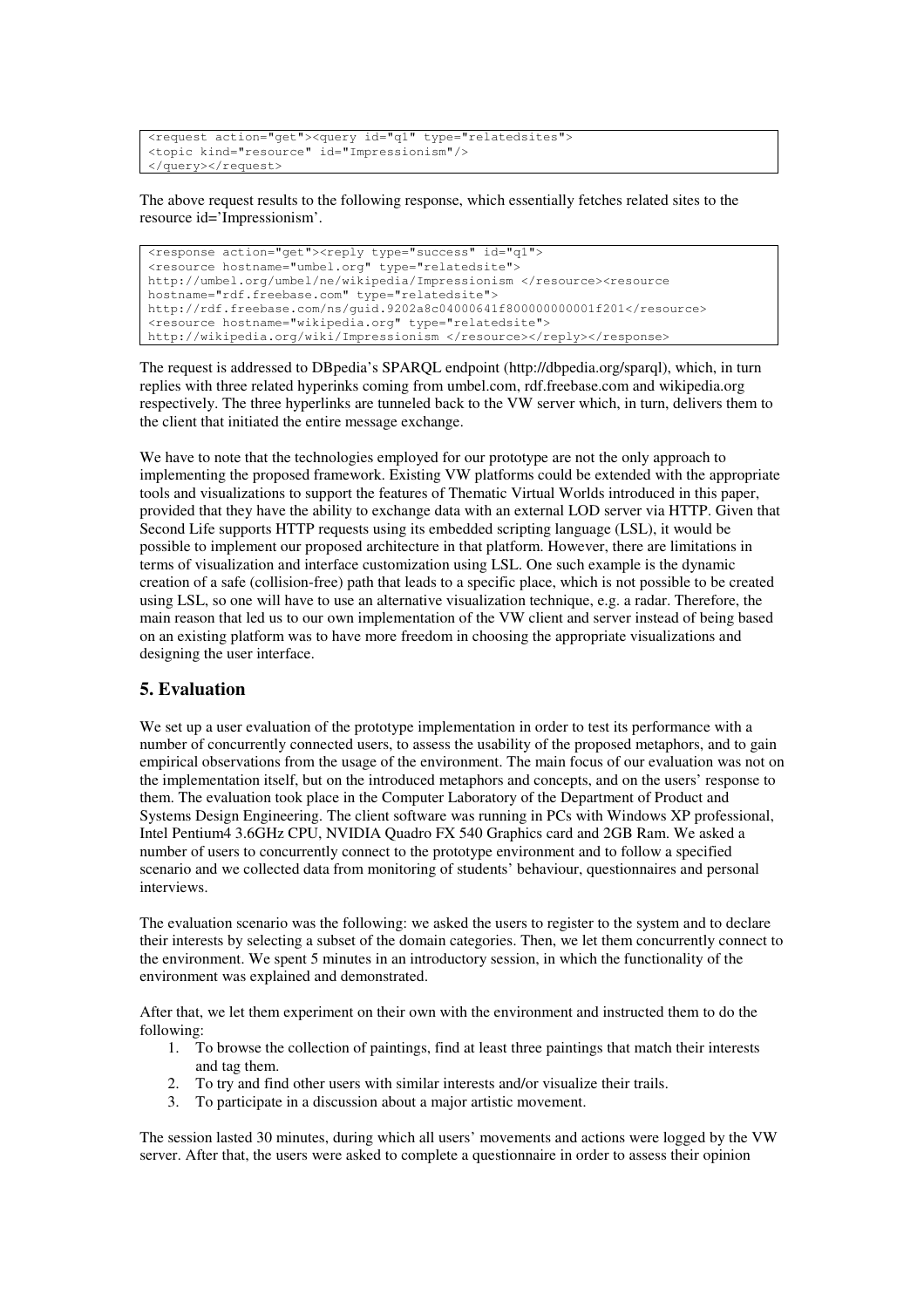about each of the semantic and social navigation features of the environment and of the system in general. Finally, the users were interviewed in order to provide further comments and suggestions.

A group of thirteen users (four male and eight female) participated in the evaluation process, all of which were undergraduate students of the department of Product and Systems Design Engineering, University of the Aegean. Initially, the users were asked to record their experience in first-person navigation (e.g. from playing computer games) in a 5-level Likert scale. Four of them declared that they were highly experienced, whilst the rest of them had medium or little experience. No user reported having no experience at all.

The overall performance of the system during the evaluation session was satisfactory. There were no problems by the concurrent interaction of all users, as the refresh rate of the client environments was not significantly decreased by the introduction of a multitude of animated avatars. However, delays were noted during the login procedure and during the request for additional information about the paintings, caused by the increased traffic between the VW server and the LOD server.

During their interaction session, users seemed to have little difficulty in understanding the new metaphors. They used the semantic search tool quite often (on average 9.3 times per user) in order to find paintings that were related to categories that captured their attention. Also, they easily managed to detect the search results on the mini-map and to follow the drawn paths in order to approach the items. Three new discussions were generated, but the dialogs were short and typical given the limited time of the interaction session. A large number of the paintings (29 out of 40) have been tagged by users. Most of them were comments about their aesthetic quality. All users visited at least three external links related to the paintings, mostly concerning the creator's biography or information about the artistic movement. Finally 10 out of 13 users requested to see the trails of other users with similar interests and attempted to follow them to see what they have visited.



**Figure 7.** Boxplots, medians (thick line) and averages of the Likert scale questionnaire results concerning users' experience with 3D environments, ease of detecting semantic navigation results, usefulness of the metaphors introduced, and total application rating.

Users were asked to comment on the usefulness of the introduced features for VWs containing information artifacts (e.g. 3D digital libraries, virtual museums, educational environments, etc). They replied in a 5-level Likert scale, with 1 meaning not useful at all and 5 meaning very useful. The average values of their responses (Fig. 7) suggest that the majority found them quite useful, with semantic filters being the most useful one (3.85) and thematic discussions the less (3.3).

Users were also asked to assess their difficulty in detecting the search results of semantic filters using the same scale (1 meaning impossible and 5 meaning very easy) and the mean value of their answers was 4.3, which implies that they did not have significant difficulties following the navigational cues. All users that reported to be highly experienced in 3D environments found it very easy to navigate to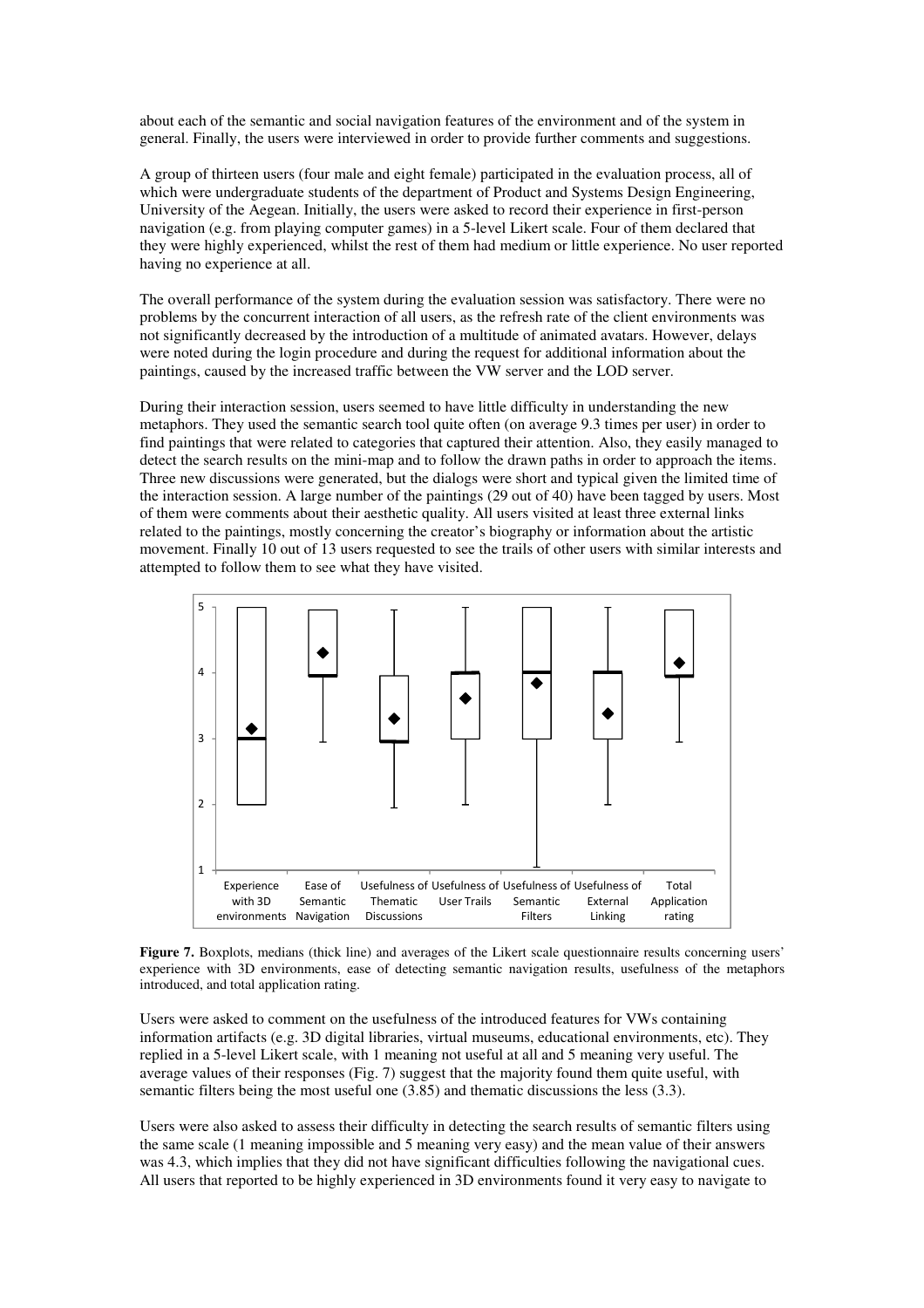the search results. This finding was expected since the search results were presented as drawn routes and marks on the minimap, which are common navigational cues in 3D environments. Finally, users were asked to rate the system in total in terms of its usefulness as a platform for Thematic Virtual World and their mean rating was 4.15. No correlation was found between users' experience with 3D environments and their satisfaction from the application. The results of the questionnaire are presented in Figure 7 including boxplots, medians and averages.

Most user comments focused on the general usefulness of the platform, as well as of the problems they encountered during their interaction. Two users commented that they experienced difficulties in navigation. One of them explained that it was difficult to maneuver his/her avatar in order to position himself correctly to have a good view of the paintings. Another user commented that the image quality of the paintings was low, so he/she missed some interesting details. In order to address this issue, an extra option should be added to the user interface, enabling users to view another version of the painting with higher resolution. On the other hand, some users commented that the idea is very interesting, especially if applied in educational environments, and one user made the following comment: "a very useful application, because the user can have a very good initial idea about the exhibition he/she wishes to visit, mark the places with interesting exhibits and any related information that he might like to view, so that he doesn't have to read brochures before entering the physical space of an exhibition" (translated from Greek). Finally, the majority of users were fairly enthusiastic about using the system and some of them asked whether there are other similar 3D environments of online museums and galleries worldwide.

The evaluation results suggest that the users found the proposed metaphors and the concept of Thematic Virtual Worlds useful for navigating and interacting with information-rich 3D environments. They did not have significant difficulties in understanding and using the introduced metaphors and they made a fairly good use of them during the evaluation session. Most of the difficulties observed or reported by the users had to do with the specific implementation, rather than the proposed concepts. The navigational difficulties reported could be overcome by including a variety of navigational methods to choose from (e.g. first person / 3<sup>rd</sup> person / examine), and the ability to move sideways (strafe) would improve the browsing of the exhibits. Based on the observations and the recorded user behaviors, users could successfully perform semantic navigation activities, i.e. to find exhibits related to their preferences, to visit related exhibits or related external information sources. On the other hand, the social navigation activities, i.e. discussions and user trails, were considerably fewer. This result was quite expected given the limited time and the number of people using the environment. A long-term evaluation of the environment with a large number of users would probably lead to more revealing results concerning its ability to promote social navigation. However, we decided to perform the evaluation in the laboratory in order to be able to directly observe the users and their reactions while they were interacting with the environment, and to interview them afterwards.

The implemented prototype did not present significant difficulties in terms of performance. However, its ability to handle a large number of concurrent users and/or a much larger number of information artifacts has to be tested in further evaluations. A long term usage of the environment would require the employment of a strategy for removing a percentage of user trails, discussions and tags, based on some criteria. Such an approach would avoid a possible reduction of performance by searching in extensive amounts of data. Furthermore, in the case of a large number of results additional visualization techniques will be required to avoid overloading the user's view with too many visual cues.

## **6. Conclusions**

In this paper, we have introduced the concept of the 'Thematic Virtual World' as a VW related to a certain subject that aims to bring together people interested in it. During their presence in the VW, visitors acquire and exchange information from their interaction with the environment and with each other. A Thematic Virtual World contains metaphors that underpin the semantic and social aspect of this particular environment.

The implemented prototype provides the functionality that derives from the intersection of three different spaces, namely the semantic space, the 3D space and the social space. More specifically, the virtual gallery introduces thematic discussions as a special kind of group discussions featuring semiprivacy, logging, and association with domain concepts. Also, user trails are supported, giving this way the opportunity to visitors to follow others that exhibit similar interests. The virtual gallery avoids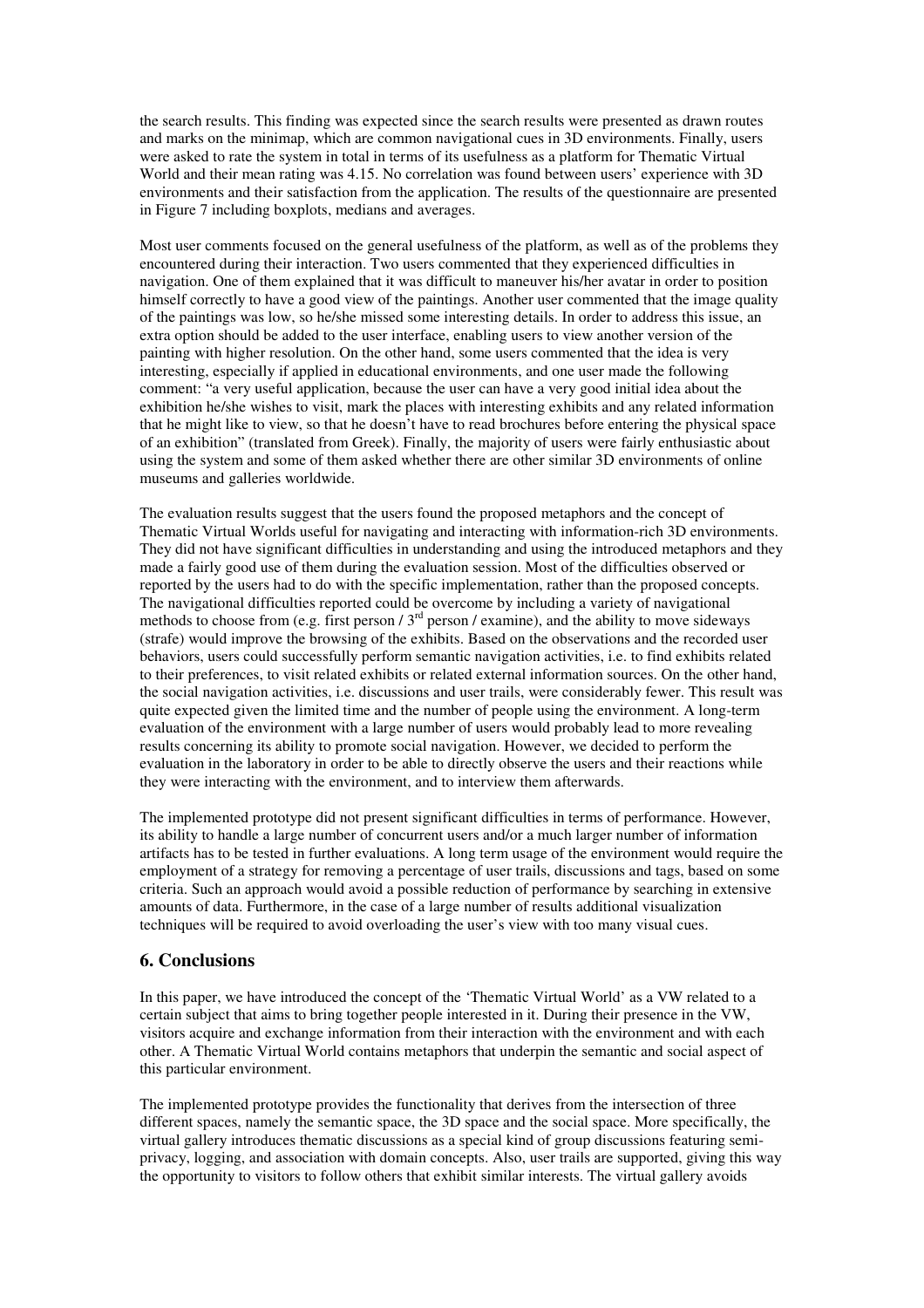information overload of the VW by introducing a number of semantic filters that give the opportunity to visitors of the gallery to filter paintings, online users, active and past discussions and user trails. Finally, visitors of the virtual gallery are able to gather information from other, external information systems through the employment of linked data technologies. At the same time, other VWs or information systems are able to query the information that is stored within the virtual gallery.

The evaluation results were rather encouraging, in the sense that the proposed functionality enhancements, as presented in the implemented prototype, were considered useful by the users and opened new possibilities for semantic and social navigation. However, we have to note that the prototype was only one specific way of implementing the framework; there are multiple ways of designing and visualizing the proposed features. Therefore, a number of further studies will be required in order to test, evaluate and re-design more usable solutions for the concepts presented in the Thematic Virtual Worlds framework.

Educational Virtual Worlds, Virtual Museums and Serious Games may significantly benefit by following the proposed approach. Given that VWs are a highly engaging medium for collaboration and recreation and that they have a number of unique affordances, they are considered as prospective future learning environments. Therefore, it is expected 3D environments will be enhanced with educational content and this mass of information will require more efficient navigational strategies and connectivity. It is important for educational environments to be able to update their content from external sources and dynamically generate hyperlinks with related concepts. Even more important is the ability to allow external pages to retrieve data about the activity that takes place within the VW, e.g. a Web page could inform visitors about the contents of the Virtual World, the interests of its inhabitants and the discussions that took place in it.

## **References**

Bartle, R.A. (2003) Designing Virtual Worlds, New Riders, USA.

Zahorik, P and Jenison, R.L. (1998), 'Presence as Being-in-the-World,' *Presence: Teleoperators & Virtual Environments* 7(1), 78-89.

Witmer, B.G. and Singer, M.J. (1998), 'Measuring Presence in Virtual Environments: A Presence Questionnaire,' *Presence: Teleoperators & Virtual Environments 7(3)*, 225-240 .

Slater, M., Sadagic, A., Usoh, M. and Schroeder, R. (2000), 'Small-Group Behavior in a Virtual and Real Environment: A Comparative Study,' *Presence: Teleoperators & Virtual Environments* 9(1), 37- 51.

Herman, H. , Coombe, R. J. and Lewis, K. (2006), 'Your Second Life?,' *Cultural Studies* 20(2-3),184- 210.

Lepouras, G. and Vassilakis, C. (2005), 'Virtual museums for all: employing game technology for edutainment,' *Virtual Reality*, 96-106.

Cubaud, P. and Topol, A. (2001), 'A VRML-based user interface for an online digitalized antiquarian collection,' Proceedings of the Sixth international Conference on 3D Web Technology (Paderbon, Germany). Web3D '01. ACM, New York, NY, 51-59.

Andrews, K. (1995) 'Visualising Cyberspace : Information Visualisation in the Harmony Internet Browser,' Proceedings of IEEE Symposium on Intofmation Visualization.

Prasolova-Førland, E., Sourin, A., and Sourina, O. (2006), 'Cybercampuses: design issues and future directions,' *The Visual Computer*, 22(12), 1015-1028.

Dourish, P. and Chalmers, M. (1994), 'Running out of space: models of information navigation' Proceedings of HCI 94.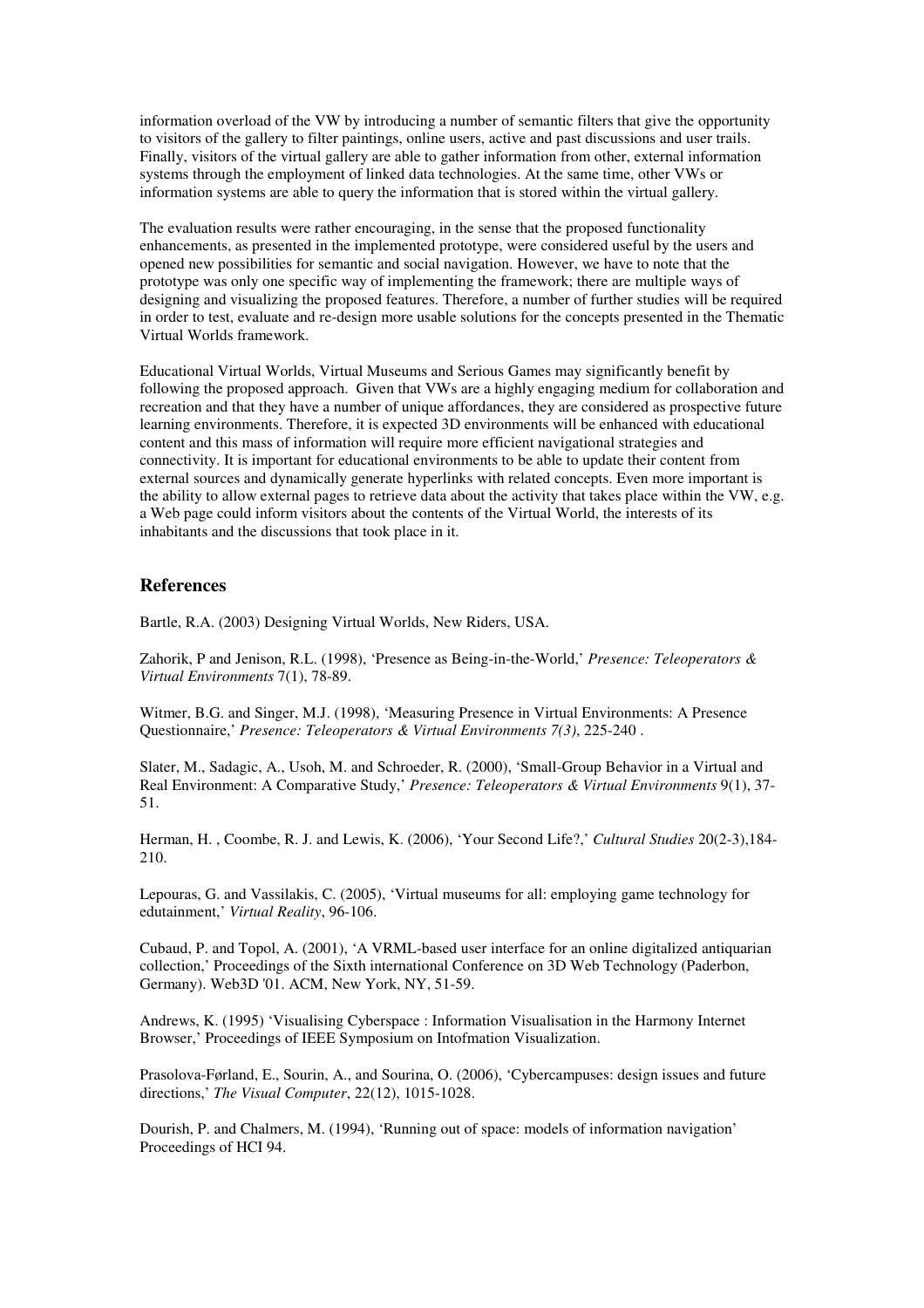Jeffrey, P. and Mark, G. (2003), 'Navigating the virtual landscape: Co-ordinating the shared use of space', Designing information spaces: The social navigation approach, K. Höök, D. Benyon, A. J. Munro (eds), Springer, 105–124.

Bowman, D., Koller, D. and Hodges, L.F. (1997), 'Travel in Immersive Virtual Environments: An Evaluation of Viewpoint Motion Control Techniques' Proceedings of Virtual Reality Annual International Symposium (VRAIS).

Jung, T. and Do, E.Y. (2000), 'Immersive redliner: Collaborative design in cyber space' Proceedings of ACADIA 2000, Associations of Computer Aided Design in Architecture National Conf., 185–194.

Polys N. and Bowman, D. (2004), 'Design and display of enhancing information in desktop information-rich virtual environments: challenges and techniques,' *Virtual Reality*, 8, 41-54.

Bazargan , K. and Falquet, G. (2009), 'Specifying the Representation of Non-geometric Information in 3D Virtual Environments' Proceedings of the 13th International Conference on Human-Computer Interaction, 773-782.

Kleinermann, F., De Troyer, O., Creelle, C. and Pellens, B. (2007), 'Adding Semantic Annotations, Navigation paths and Tour Guides to Existing Virtual Environments' Proceedings of the 13th International Conference on Virtual Systems and Multimedia (VSMM'07), 50-62.

Einsfeld, K., Agne, S, Deller, M., Ebert, A., Klein, B., Reuschling, C. (2006) 'Dynamic Visualization and Navigation of Semantic Virtual Environments' Proceedings of the conference on Information Visualization, 569-574.

Chen, C., Thomas, L., Cole, J., Chennawasin, C. (1999), 'Representing the semantics of virtual spaces,' *IEEE Multimedia*, 6(2), 54-63.

Darken , R. and Sibert, J. (1993) 'A toolset for navigation in virtual environments' Proceedings of the 6th annual ACM symposium on User interface software and technology, 157-165.

Grammenos, D., Mourouzis, A. and Stephanidis, C. (2006), 'Virtual prints: Augmenting virtual environments with interactive personal marks,' *International Journal of Human-Computer Studies*, 64(3), 221-239.

Gabbard, J. (1997), 'A Taxonomy of Usability Characteristics in Virtual Environments,' MSc Thesis, Virginia Polytechnic Institute and State University.

Erickson, T. and Kellogg, W. A. (2000), 'Social translucence: an approach to designing systems that support social processes,' *ACM Transacions on Computer-Human Interaction*, 7(1), 59-83.

Berners-Lee, T., Hendler, J., and O. Lassila, O. (2001), 'The Semantic Web,' Scientific American, [Online], [Retrieved July 15 2011], http://www.sciam.com/article.cfm?articleID=00048144-10D2-1C70-84A9809EC588EF21.

Auer, S., Bizer, C., Lehmann, J., Kobilarov, G., Cyganiak R. and Ives, Z. (2007), 'Dbpedia: A nucleus for a web of open data' Proceedings of ISWC07.

Bizer, C., Heath, T. and Berners-Lee, T. (2009) 'Linked data - the story so far,' *International Journal on Semantic Web and Information Systems (IJSWIS)*. [Online] ,[Retrieved July 15 2011], http://tomheath.com/papers/bizer-heath-berners-lee-ijswis-linked-data.pdf.

Idehen, K. (2011) 'Introducing openLink virtuoso: universal data access without boundaries,' White paper, [Online] ,[Retrieved July 15 2011], http://www.openlinksw.com/.

Bizer C. and Cyganiak, R. (2006), 'D2R Server – Publishing Relational Databases on the Semantic Web', Poster at the 5th International Semantic Web Conference (ISWC).